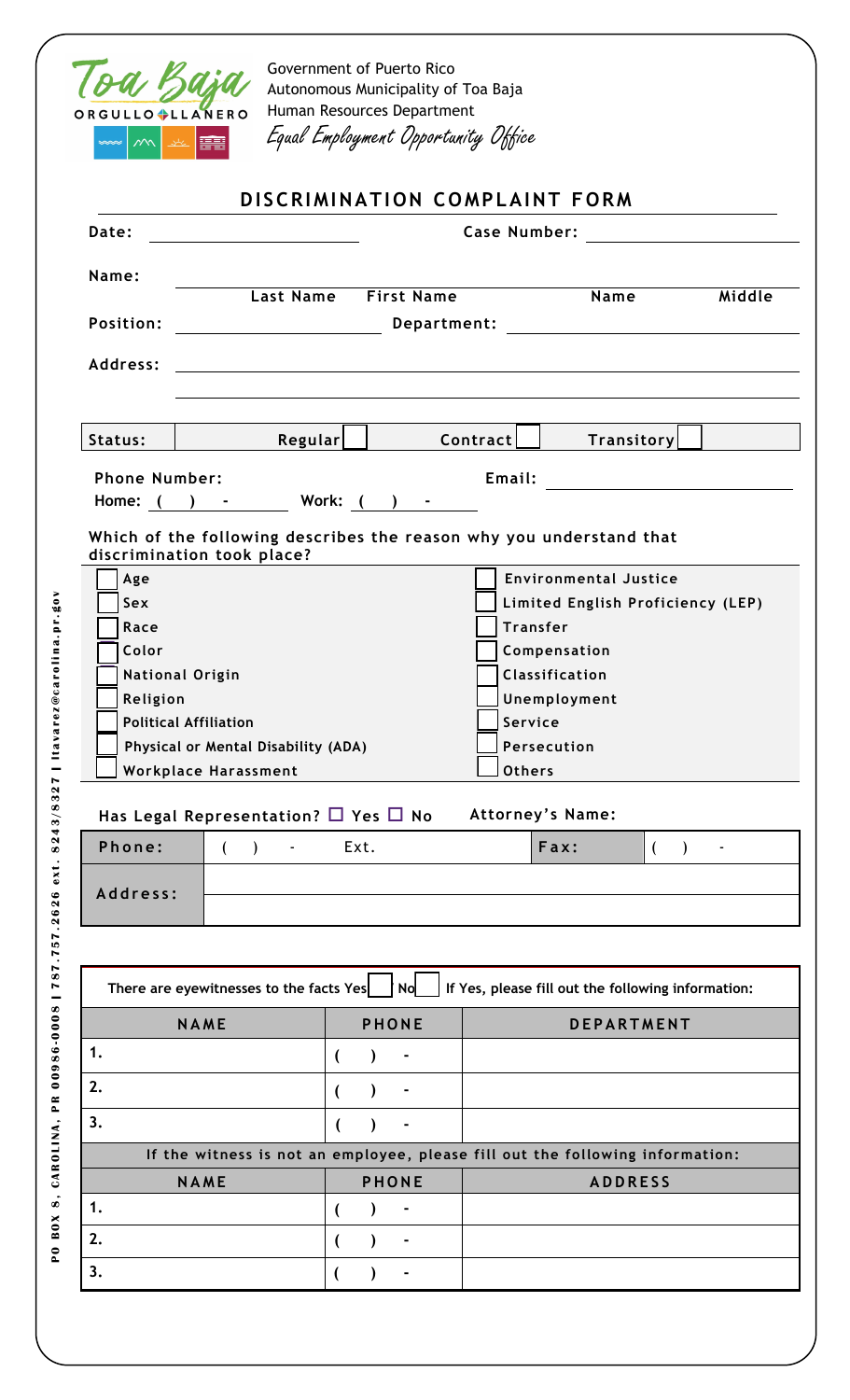|                    | Toa Baja<br>ORGULLO LLANERO | Government of Puerto Rico<br>Autonomous Municipality of Toa Baja<br>Human Resources Department |                                                                                                                                                                                    |
|--------------------|-----------------------------|------------------------------------------------------------------------------------------------|------------------------------------------------------------------------------------------------------------------------------------------------------------------------------------|
| $2\sqrt{2}$<br>∞∞≈ | 瞎                           | Equal Employment Opportunity Office                                                            |                                                                                                                                                                                    |
|                    |                             |                                                                                                | 1. Describe the information that is alleged in your own words. Include specific details, such as name, dates, route numbers or any other information that helps the investigation. |
|                    |                             |                                                                                                |                                                                                                                                                                                    |
|                    |                             |                                                                                                |                                                                                                                                                                                    |
|                    |                             |                                                                                                |                                                                                                                                                                                    |
|                    |                             |                                                                                                |                                                                                                                                                                                    |
|                    |                             |                                                                                                |                                                                                                                                                                                    |
|                    |                             |                                                                                                |                                                                                                                                                                                    |
|                    |                             |                                                                                                |                                                                                                                                                                                    |
|                    |                             |                                                                                                |                                                                                                                                                                                    |
|                    |                             |                                                                                                |                                                                                                                                                                                    |
|                    |                             |                                                                                                |                                                                                                                                                                                    |
|                    |                             |                                                                                                |                                                                                                                                                                                    |
|                    |                             |                                                                                                |                                                                                                                                                                                    |
|                    |                             |                                                                                                |                                                                                                                                                                                    |
|                    |                             |                                                                                                |                                                                                                                                                                                    |
|                    |                             |                                                                                                |                                                                                                                                                                                    |
|                    |                             |                                                                                                |                                                                                                                                                                                    |
|                    |                             |                                                                                                |                                                                                                                                                                                    |
|                    |                             |                                                                                                |                                                                                                                                                                                    |
|                    |                             |                                                                                                |                                                                                                                                                                                    |
|                    |                             |                                                                                                |                                                                                                                                                                                    |
|                    |                             |                                                                                                |                                                                                                                                                                                    |
|                    |                             |                                                                                                |                                                                                                                                                                                    |
|                    |                             |                                                                                                |                                                                                                                                                                                    |
|                    |                             |                                                                                                |                                                                                                                                                                                    |
|                    | Complainant                 |                                                                                                |                                                                                                                                                                                    |